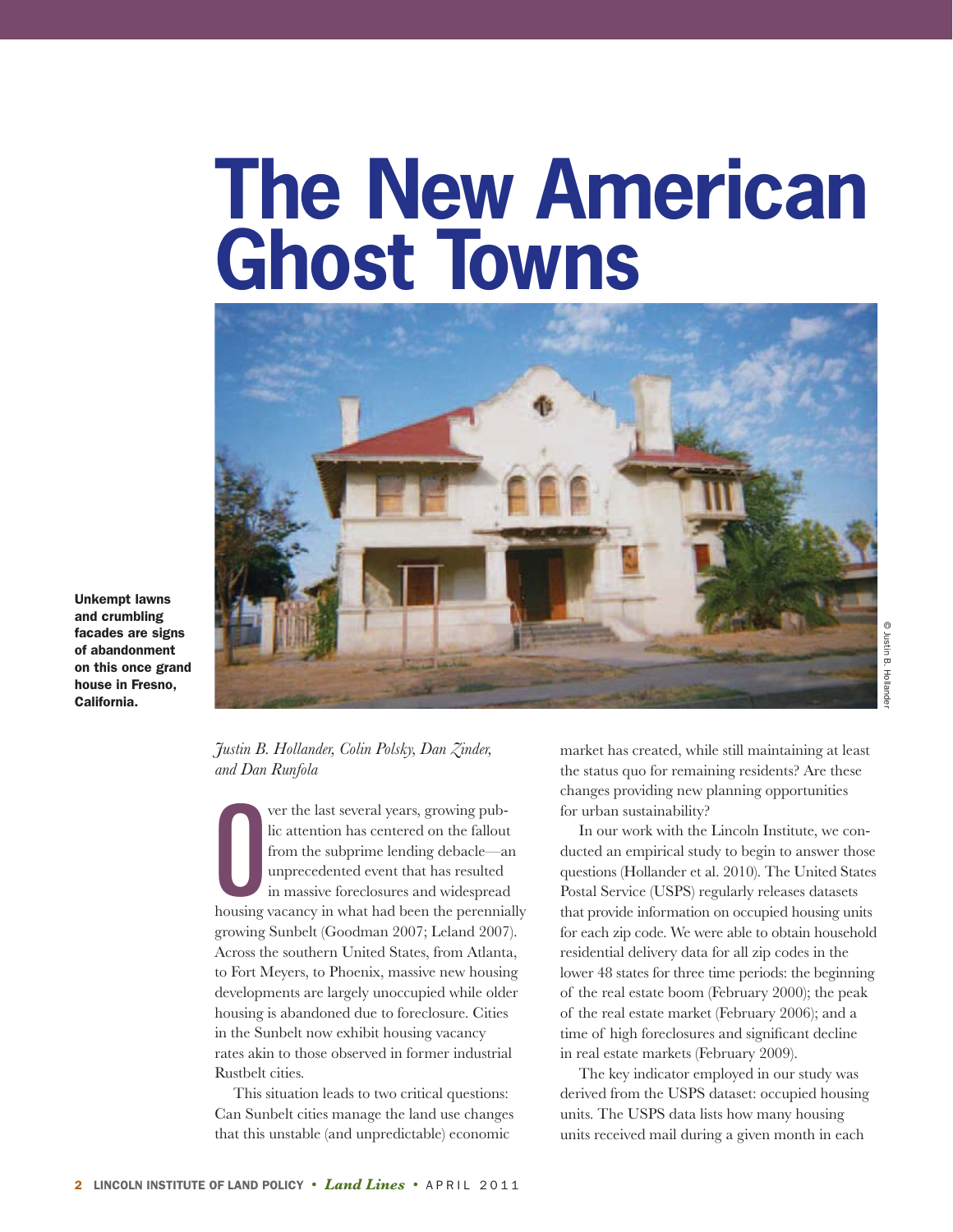zip code. When no one is receiving mail at a location, it is considered vacant. After 90 days of vacancy, the USPS no longer lists the unit as active and, for our purposes, removes it from the occupied housing unit list.

 Following a methodology developed by Hollander (2010), we noted changes in occupied housing unit density from one period to the next. It was possible to analyze this because zip code boundaries remained constant in our study sample. We focused on broad shifts in occupancy in a given zip code as being indicative of widespread vacancy and abandonment.

 Two time intervals were selected for analysis: February 2000 to February 2006, and February 2006 to February 2009. The first period corresponds with the housing boom years, and the second period with the slowing of the boom into the foreclosure crisis. Change for each time interval and each zip code was calculated by subtracting the total count of households at the end of each interval from the count at the beginning.

#### **Data Tabulation, Mapping, and Analysis**

In addition to comparing national indicators of household change between the two periods, each dataset was separated into urban, suburban, and rural areas. Urbanized Areas, as defined by the United States Census, provided boundaries for our urban areas. Areas between the Urbanized Area and the Metropolitan Statistical Area boundary lines were considered suburban, and areas outside of Metropolitan Statistical Areas were considered rural.

 For each of these regions and for both time intervals, we analyzed the following factors for both declining and gaining zip codes:

- number of zip codes with a net decline or gain in housing occupancy;
- total square mileage within those zip codes;
- total net housing loss (or gain) for all declining (and gaining) zip codes; and
- percentage of the total housing units lost (or gained) in declining (or gaining) zip codes.

The data were also mapped in three categories to display which zip codes were losing and gaining housing units for each time interval. Zip codes that had a net loss of 30 or more housing units were mapped as "losing," those that gained 30 or more units were mapped as "gaining," and those that lost or gained up to 29 units were considered as having no significant change.

 Two measures of spatial autocorrelation— Global Moran's I and a Univariate Local Indicator of Spatial Association (LISA)—were used to explore spatial clustering of USPS's housing



**Closed loan offices are a sign of the times in Orlando, Florida.**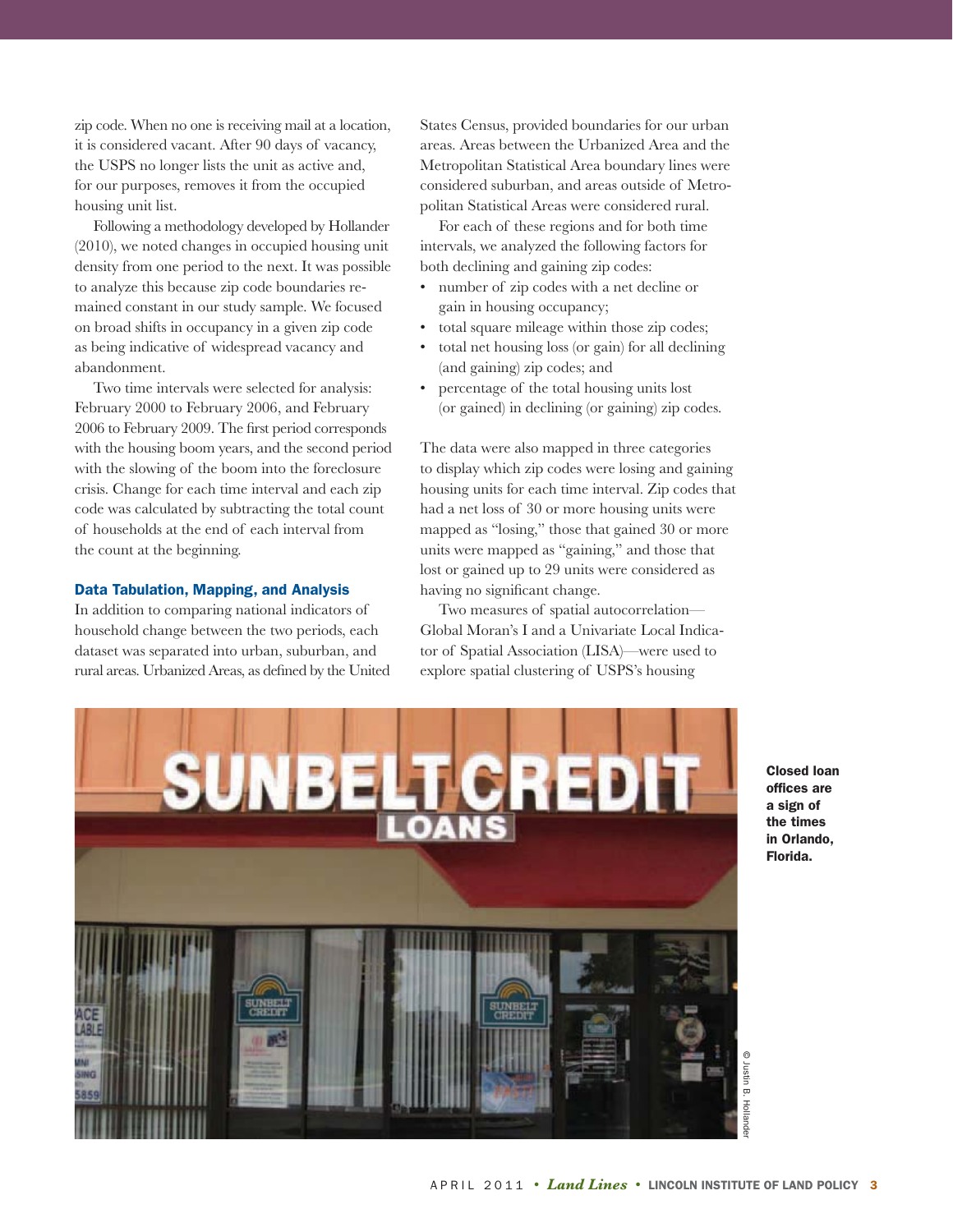| TABLE 1<br><b>Summary Statistics for Zip Codes with a Net Decline in Housing Occupancy, 2000-2006</b> |                 |              |                 |              |  |  |
|-------------------------------------------------------------------------------------------------------|-----------------|--------------|-----------------|--------------|--|--|
|                                                                                                       | <b>Total US</b> | <b>Urban</b> | <b>Suburban</b> | <b>Rural</b> |  |  |
| <b>Total Count of Zip Codes</b>                                                                       | 29,026          | 7.143        | 13.801          | 8.082        |  |  |
| <b>Square Miles</b>                                                                                   | 3.429.778       | 145.234      | 1.448.650       | 1,935,333    |  |  |
| <b>Number of Zip Codes with Declining Housing Occupancy</b>                                           | 5.656           | 2.124        | 1,634           | 1.924        |  |  |
| <b>Percentage of Zip Codes with Declining Housing Occupancy</b>                                       | 19.5%           | 29.7%        | 11.8%           | 23.8%        |  |  |

## **FIGURE 1**

**2000–2006 Household Delivery Change Analysis Map**



**FIGURE 2 2006–2009 Household Delivery Change Analysis Map**



#### **Change in Housing Occupancy by Zip Code**

- Lost More Than 30 Units
- Change Between -30 and 30 Units
- Gained More Than 30 Units

 $\Box$  No Data

Data source for Figures 1–4: USPS Housing Occupancy Data, 2000–2009.

Note: Some zipcodes were removed from the analysis where data errors existed.

unit occupancy change data and thus identify broad areas that were impacted most severely. In this analysis, the GeoDA software package was used to run the Global Moran's I and Univariate LISA tests, with results shown only for zip code clusters with significance at 0.01 for the Global Moran's I test and 0.05 for the LISA test.

 Four possible results are derived from the Univariate LISA test, in which "high change" refers to an increase in housing occupancy of more than 30 units in a zip code and "low change" refers to a decrease of more than 30 housing units.

- 1. High-high clustering: high change zip codes surrounded by high change zip codes
- 2. Low-low clustering: low change zip codes surrounded by low change zip codes
- 3. Low-high clustering: low change zip codes surrounded by high change zip codes
- 4. High-low clustering: high change zip codes surrounded by low change zip codes

The high-high and low-low results indicate local clustering, while the high-low and low-high results indicate outliers or "islands" (Anselin 1995).

#### **Findings**

This analysis of the USPS occupied housing dataset revealed a number of trends that provide a spatial and statistical context for understanding the foreclosure crisis and numerous paths for further investigation. We had anticipated finding significantly more zip codes with a decline in occupied housing in the 2006–2009 period than the 2000–2006 period. Though the latter period did have 16.4 percent more declining zip codes than the former period, this increase was not as high as expected given the assumption of a boom vs. bust comparison.

 However, when the dataset was separated into urban, suburban, and rural areas, much more distinctive trends were evident (tables 1 and 2).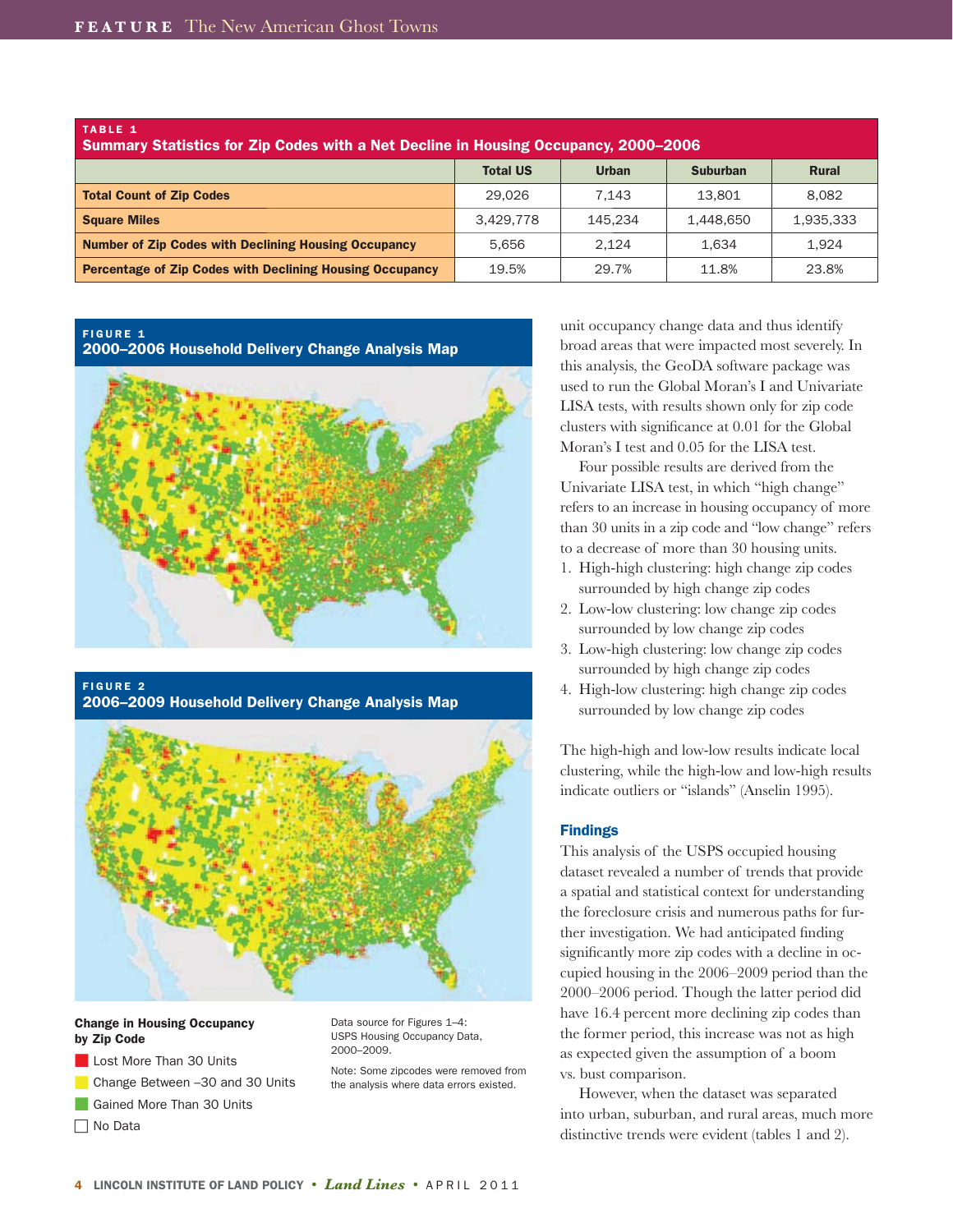| TABLE 2<br><b>Summary Statistics for Zip Codes with a Net Decline in Housing Occupancy, 2006–2009</b> |                 |              |                 |              |  |  |
|-------------------------------------------------------------------------------------------------------|-----------------|--------------|-----------------|--------------|--|--|
|                                                                                                       | <b>Total US</b> | <b>Urban</b> | <b>Suburban</b> | <b>Rural</b> |  |  |
| <b>Total Count of Zip Codes</b>                                                                       | 28,670          | 6.949        | 13.340          | 8.474        |  |  |
| <b>Square Miles</b>                                                                                   | 3.400.981       | 139.771      | 1.390.027       | 1,884,710    |  |  |
| <b>Number of Zip Codes with Declining Housing Occupancy</b>                                           | 6.586           | 2.084        | 2.333           | 2.189        |  |  |
| <b>Percentage of Zip Codes with Declining Housing Occupancy</b>                                       | 22.9%           | 30.0%        | 17.4%           | 25.8%        |  |  |

Suburban areas registered 42.8 percent more declining zip codes in the latter (2,333) than the former period (1,634) and rural zip codes registered 13.8 percent more declining zip codes in the latter  $(2,189)$  than in the former period  $(1,924)$ , whereas urban areas had only 1.9 percent fewer declining zip codes in the latter period (2,084 versus 2,124).

 Figures 1 and 2 illustrate the occupied housing unit gains and losses during both periods. The 2006– 2009 interval was marked not only by an increase in the size and number of declining (red) zip codes but a slowing of growth in many previously expanding areas, as indicated by the increase in nochange (yellow) zip codes in previously expanding regions. Decline also became more prevalent in new areas. The upper Midwestern states (Michigan, Wisconsin, Northern Illinois, and Minnesota) and the Sunbelt region (including Phoenix, Las Vegas, Los Angeles, the San Francisco Bay Area, New Orleans, and the outskirts of Florida's coastal cities) showed noticeable increases in declining zip codes. In contrast, declines in the Great Plains, Mississippi River corridor, western Pennsylvania, and the Pacific Northwest were either less pronounced or reversed in the latter period.

 The results of the Global autocorrelation tests indicated spatial clustering existed in the dataset. Not surprisingly, the LISA analysis found declining clusters prevalent in regions that had high percentages of declining zip codes, generally in both intervals (figures 3 and 4). However, it was surprising that fewer low-low (declining) clusters were found in the 2006–2009 period. The 2000–2006 period shows low-low clusters, particularly in the Great Plains states, the Mississippi River corridor, and western New York and Pennsylvania. Despite having more total declining zip codes, less lowlow clustering occurred in the 2006–2009 period. However, clustering did occur in new territory including the upper Midwest, South Florida, New Orleans, the Southwest, and California.

#### **FIGURE 3 2000–2006 LISA Analysis Map**





# **Application of the Findings**

Since completing the working paper on which this article is based, its findings have influenced further on-the-ground research. Widespread instances of decline in metropolitan areas in the Sunbelt led to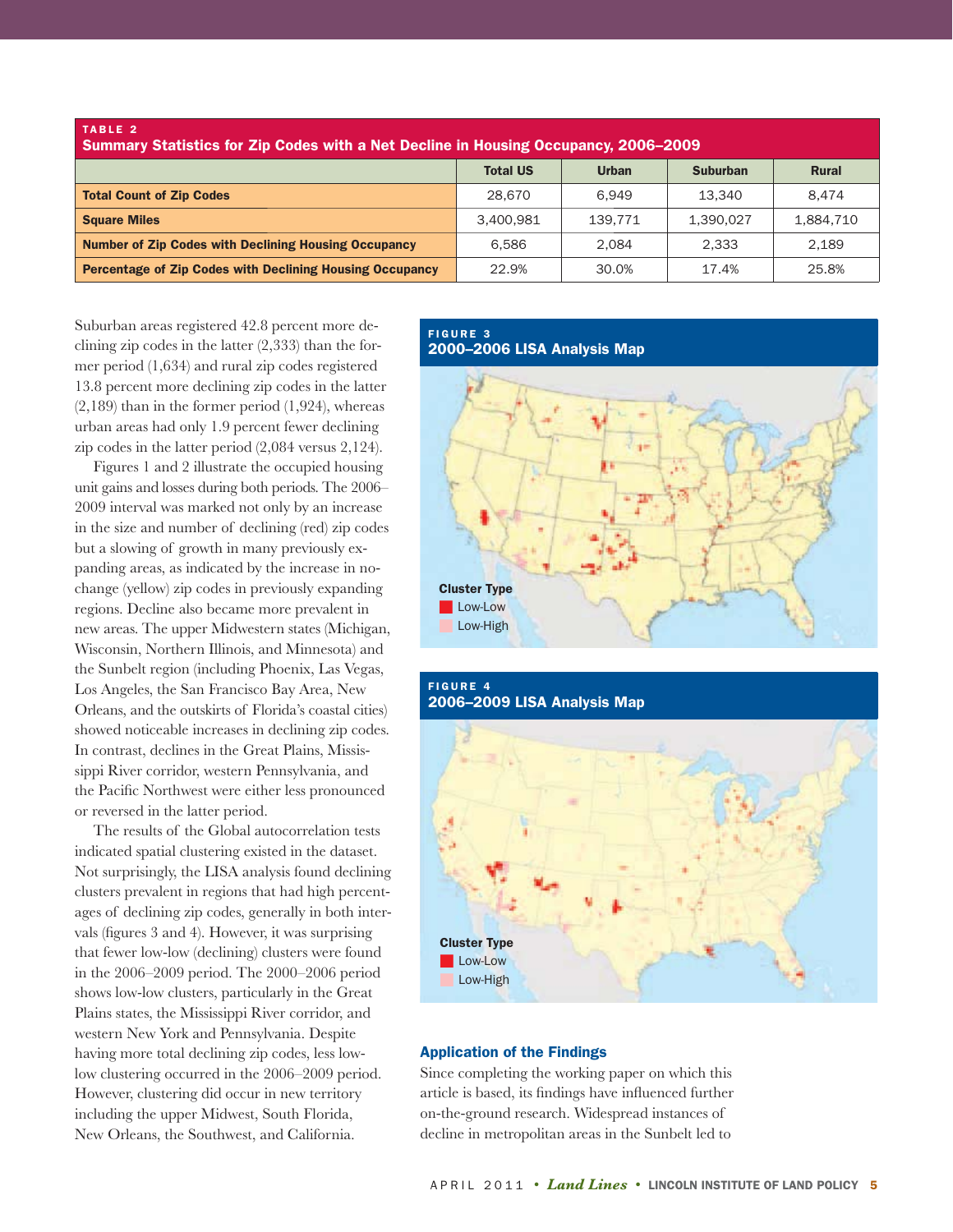

 $\Box$  Not in the Urbanized Area

#### **FIGURE 5 Phoenix: Household Delivery Change, 2006–2009**



Data source for Figures 5–7: USPS Household Delivery Data, 2006–2009.

more targeted research in cities shown to be among those most severely impacted by the recession of the late 2000s. Three cities are examined as case studies by Hollander (2011): Phoenix, Orlando, and Fresno (figures 5, 6, and 7).

 In Phoenix, a fire-hot real estate market led to widespread overbuilding of housing in recent years. Developers converted farms in the Laveen neighborhood into housing subdivisions, in some cases finishing only half of them. In Orlando, inner city neighborhoods that had experienced rebirth in the mid-2000s are stricken by widespread foreclosures today, leading to arson and high vacancy levels. Many of the grand older houses of Fresno are now overrun with weeds and decay as demand for housing has plummeted in this center of California's agricultural industry. With jobs scarce, people are fleeing former boomtowns and leaving behind a new type of vacancy and abandonment. In these cities and others, entire blocks that had been fully occupied now have half or more of the housing stock unoccupied.

 Additionally, the number of new declining zip codes found in Metropolitan Statistical Areas in this study raises more specific questions about how the recent recession has impacted different parts of the country. This finding challenges the belief that urban cores are most prone to decline while suburban growth will continue in perpetuity.

 This shift in declining neighborhoods from urban to suburban areas spurred another related

**FIGURE 6 Orlando: Household Delivery Change, 2006–2009**



study that broke metropolitan regions down into central cities, inner ring suburbs, and outer ring suburbs (Zinder 2010). It used statistical metrics to compare trends within those subsets of the metropolitan region and added another round of evidence that suburban decline is becoming more pervasive in most regions of the country.

 Zinder found more new declining zip codes in all suburban regions during the recent recession than in the previous period and determined that outer ring suburbs sustained the largest increase of new zip codes with a net decline in housing occupancy. In contrast, the total number of declining zip codes in central cities decreased. This study also provided additional support for the regional trends reported here showing particularly deep impacts in southwestern cities and outer ring suburbs in the Midwest, South, and Northeast.

#### **Concluding Remarks**

The findings from this research effort indicate that the face of declining cities and regions in America has begun to change. Though many areas previously hit by economic downturns have continued to feel their impacts, decline is no longer limited primarily to older manufacturing towns, urban cores, and declining rural farming communities. Places that had prospered in more recent times, including Sunbelt cities and remote suburbs, have begun to see declines in occupied housing stock as well and were, in fact, the places hit hardest by the